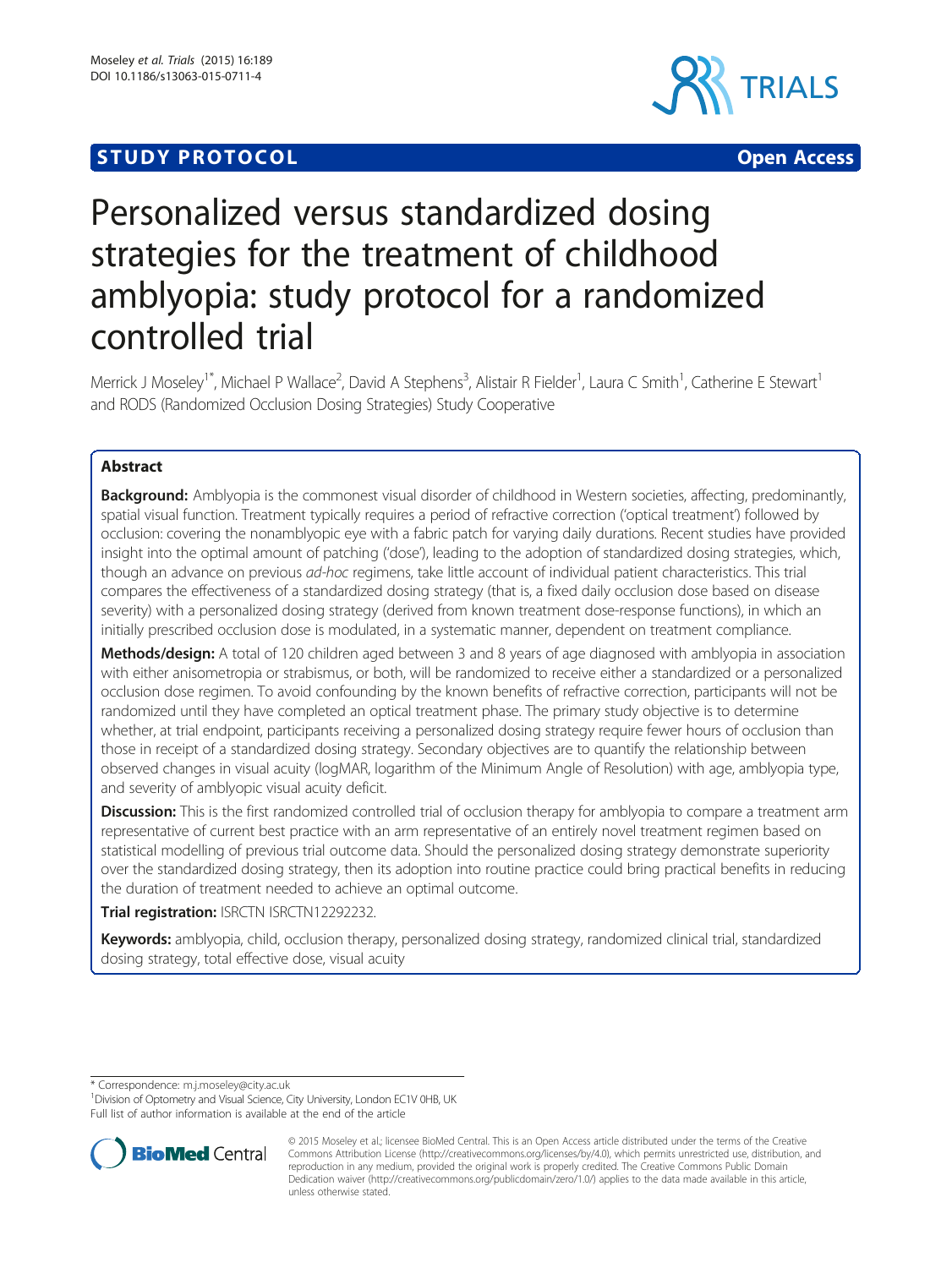# Background

Amblyopia is the commonest visual disorder of childhood in developed nations, with an estimated prevalence of 1.6 to 3.5% [[1\]](#page-6-0). Principally manifesting as a deficit of visual acuity in one eye, it is most commonly found in association with squint or anisometropia (unequal refractive error between eyes), or both. Historically, a diverse range of physical and pharmacological treatments have been prescribed [\[2\]](#page-6-0), and although novel treatments continue to emerge (for example, those involving visual stimulation) [[3-5\]](#page-6-0), occlusion of the nonamblyopic eye, most commonly by an adhesive fabric patch, remains the treatment of preference [\[6](#page-6-0)].

For the most part of the twentieth century, the efficacy of occlusion went unquestioned and it was only with the championing of evidence-based medicine in the 1990s [[7\]](#page-6-0) that its effectiveness became the subject of systematic investigation [\[2,8](#page-6-0)]. One strand of observational research has sought to determine mathematically the relationship ('dose response') between the amount of patching and any subsequent change in visual acuity. Such studies were facilitated by the introduction of the occlusion dose monitor by Fielder and colleagues in 1994 [[9,10\]](#page-6-0). This device permitted, for the first time, objective records of patching episodes to be obtained from children undergoing treatment. Using this device, two principal studies, MOTAS and ROTAS [[11](#page-6-0),[12](#page-6-0)], have provided insight into the dose-response relationships of occlusion therapy and how these vary as a function of amblyopia type, age of patient, and severity of the condition. The findings of these studies have largely been confirmed by traditional randomized trials [[13\]](#page-6-0) and have helped to identify optimal treatment regimens for use in clinical practice.

A practical consequence of this research has been a trend away from ad-hoc patching regimens (anything from a few minutes per day up to all waking hours) towards a more standardized approach (now gradually being incorporated into practice guidelines [[14](#page-6-0)]). Thus, it is now possible to elicit consensus among expert practitioners as to what presently constitutes best practice, that is, in the amount of patching that should be prescribed to an initially presenting amblyopic child. In this Randomized Occlusion Dosing Strategies (RODS) trial, the occlusion regimens prescribed in one of the treatment arms (the standardized dosing strategy) represents the current prevailing clinical opinion of a representative group of UK orthoptists.

The rationale behind RODS is the notion that further refinements in prescribing may yield improvements in outcome. By examining the dose-response relationships determined for the amblyopic children taking part in MOTAS [[11](#page-6-0)] and ROTAS [\[12\]](#page-6-0), we have generated a statistical model that allows us to estimate, on the basis of the severity of the initially presenting amblyopia, the age of the patient, and the type of amblyopia, the amount

(total hours) of occlusion required to treat any given amblyopic child. This we term the 'total effective dose', which for any given treatment period can be converted into a daily dose-rate (hours per day) and subsequently increased or decreased depending on compliance. We term this approach a 'personalized dosing strategy'.

In summary, the protocol described herein has been designed to test the hypothesis that superior clinical outcomes will be obtained with a personalized dosing strategy compared with a standardized dosing strategy (in which all patients receive an occlusion regimen based upon current best practice).

# Methods/design

#### Objectives of the study

The primary study objective is to determine whether study participants in receipt of a personalized dosing strategy reach trial endpoint (optimal visual acuity) in a shorter period of time, and with reduced variance, than those in receipt of a standardized dosing strategy.

The secondary study objectives are:

- 1. To determine the relationship between observed changes in logMAR visual acuity as a function of:
	- Objectively monitored occlusion dose,
	- Type of amblyopia,
	- Age of participant.
- 2. To determine whether compliance differs between standardized and personalized dosing strategy treatment arms.

# Eligibility criteria Inclusion criteria

- Male or female,
- Aged 3 to 8 years inclusive,
- Visual acuity of 0.10 logMAR or higher (poorer acuity) in the worst (amblyopic) eye,
- Interocular difference in acuity of at least 0.20 logMAR,
- Presence of anisometropia or strabismus (or both),
- Knowledge of the extent of spectacle wear (if any) prior to trial entry,
- Parent or guardian willing and able to give informed consent for participation in the study,
- Cognitive, motor and verbal skills of sufficient maturity to undergo visual acuity testing with letter optotypes.

#### Exclusion criteria

- Comorbid ocular disease (including amblyopia associated with form deprivation),
- Prior occlusion therapy for amblyopia,
- Evidence of learning difficulties or developmental delay.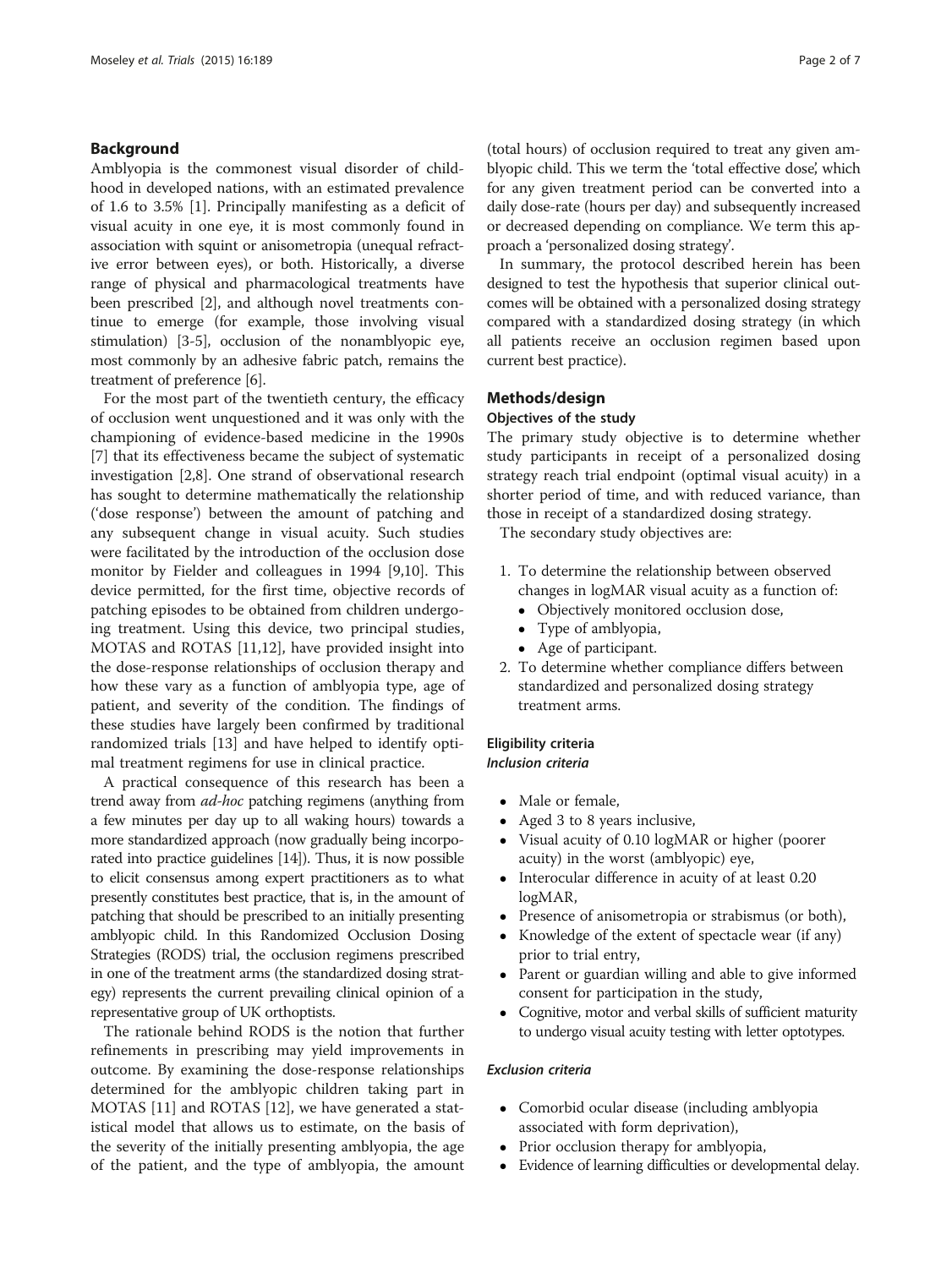#### Study design

The study is a randomized, parallel group, unmasked design, as depicted in Figure [1](#page-3-0). Each study arm comprises three sequential phases: initial assessment, optical treatment (common to each respective study arm) and occlusion (either standardized or personalized dosing strategy in respective study arms).

#### Dosing strategies

# Standardized dosing strategy

In the standardized dosing strategy arm, participants are prescribed one of three dosing regimens dependent on their visual acuity at the end of the optical treatment phase. These dosing regimens were the consensus outcome, initially of formal face-to-face discussion, between eight senior orthoptists identified by membership of the British and Irish Orthoptic Society, and drawn from geographically diverse areas of the United Kingdom. All experts had a minimum of 10 years' clinical experience. Discussion focused on the management of six clinical scenarios representative of cases meeting the RODS eligibility criteria. The experts' views of how each scenario should be managed were appraised by the panel convener (CES) and a series of dosing regimens was derived. These regimens were subsequently reviewed by the panel and their suitability unanimously confirmed by all members as follows:

- Mild amblyopia (<0.4 logMAR): 2 hours per day,
- Moderate amblyopia (0.4 to <0.8 logMAR): 3 hours per day,
- Severe amblyopia (≥0.8 logMAR): 5 hours per day.

# Personalized dosing strategy

In the personalized dosing strategy arm, participants are prescribed an initial occlusion dose determined by their age, type, and severity of amblyopia, based upon doseresponse functions derived from previous studies involving participants of near-identical clinical and demographic status to those enrolled in the present trial [[11,12\]](#page-6-0). As participants in this arm progress through the occlusion phase, the prescribed occlusion dose is modified at each clinic visit, depending on treatment compliance, and is predicated on the notion of a total effective dose: the minimum amount of occlusion that should result in an optimal visual outcome.

The rationale underpinning treatment by a personalized dosing strategy is an attempt to define a patient's total occlusion dose, which can then be converted to a daily patching regimen on the presumption of a fixed treatment period. We make the assumption that every patient has some optimal visual outcome that they can hope to achieve, and that there exists some total effective dose of occlusion that must be received in order to achieve it. Furthermore, we assume that any dose received by a patient in excess of this total effective dose is 'wasted': it does not improve the patient's visual acuity any further, as it is impossible to improve beyond the patient's optimal visual outcome. For example, if a patient's total effective dose is 200 hours, then that patient will have the same visual outcome after 200, 250, or even 1,000 hours of occlusion. However, the patient's visual improvement would be limited if fewer than this 200 hours of occlusion were achieved. Employing mathematical notation, we can say that patient *i* has some optimal visual acuity  $V_i^*$ , which will be achieved if, and only if, patient  $i$  undertakes at least  $D_i^*$  hours of occlusion. Our aim is to construct a model that predicts this  $D_i^*$  based on an analysis of known treatment-response functions [\[11,12\]](#page-6-0). To constrain the complexity of the model (and in the absence of compelling evidence to the contrary) it is assumed that the total effective dose is dose-rate independent, that is, a single occlusion dose is of equivalent effectiveness to multiple individual doses that sum to the same total number of hours.

Predictions of  $D_i^*$  were derived from a normal linear interval regression model with the total effective dose of some patient *i* with initial residual amblyopia  $R_i$  and age  $A_i$  estimated by the formula:

$$
D_i^* = (18.150 + 16.122R_i - 0135A_i - 0.547T_M - 8.028T_S - 12.176R_iT_M - 11.334R_iT_S + 0.065A_iT_M + 0.192A_iT_S)^2
$$

where  $T_M$  and  $T_S$  are indicator functions taking the value 1 if the patient has mixed or strabismic amblyopia, respectively, or 0 otherwise.

In practice, participants in the personalized dosing strategy arm have their total effective dose estimated on an assumed fixed follow-up period of 12 weeks, which results in manageable dose-rates. Therefore, an individual patient's personalized daily patching regimen will be calculated by first estimating the total effective dose and then dividing this by the number of days left in the follow-up period. For reasons of practicality, we only prescribe daily patching episodes rounded up to the nearest 30 minutes. Dose-rate can then be updated at follow-up appointments based on how much occlusion has been objectively recorded. To avoid the prescription of subtherapeutic doses of occlusion, the model is constrained such that dose-rates less than 2 hours per day are never prescribed. Of course, patients will probably be treated for a period longer than 12 weeks, as the follow-up sessions will be continued until the visual acuity criteria for study exit have been met. Therefore, once a patient passes the tenth week of follow-up, all future daily prescription calculations will assume a 2-week follow-up period until treatment is completed.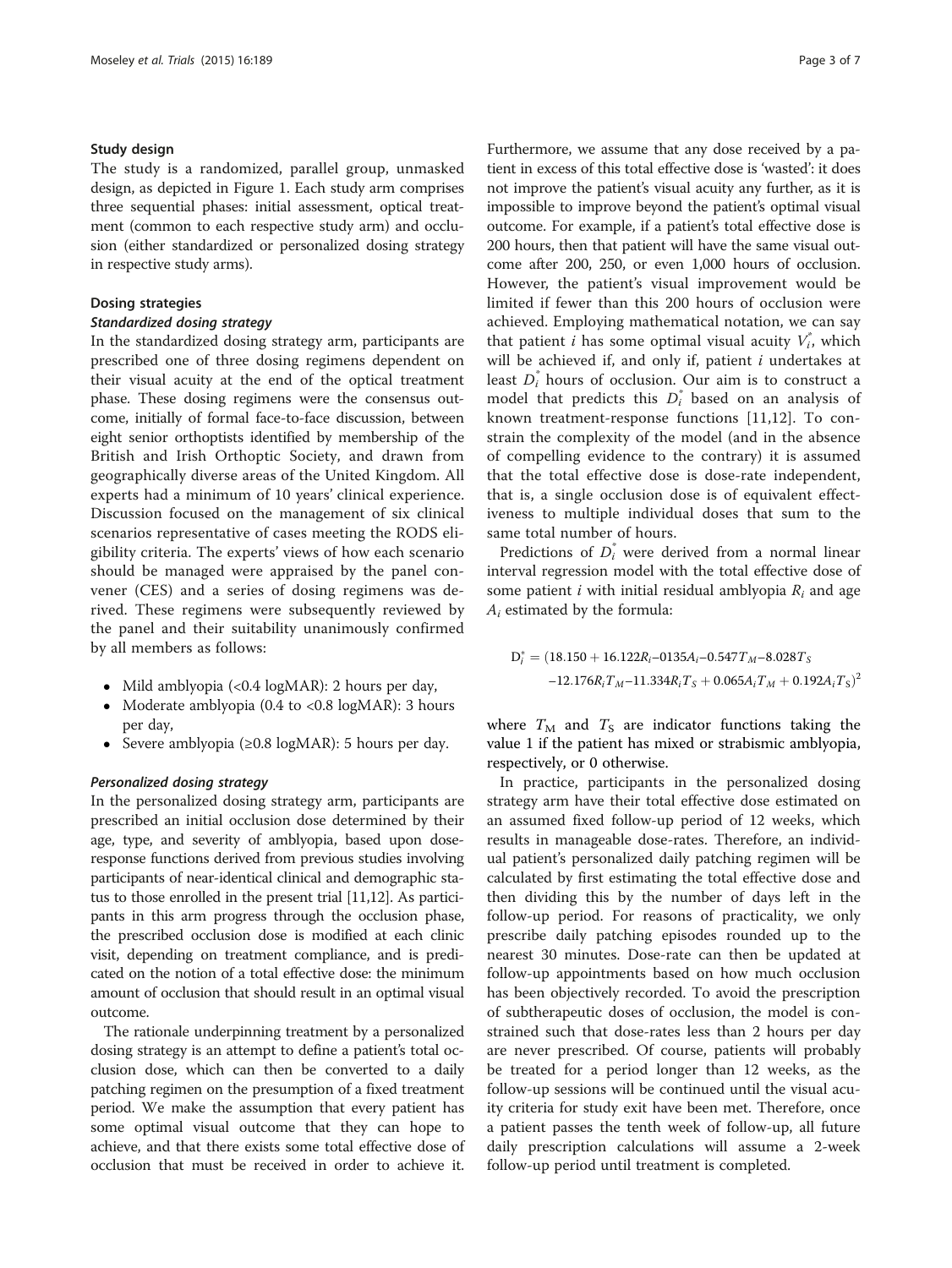<span id="page-3-0"></span>

To illustrate implementation, consider a hypothetical patient who enters occlusion aged 48 months with residual amblyopia of 0.5 logMAR and amblyopia associated with

anisometropia. Using the formula derived from our model, the estimated total effective dose would be 389 hours. Over a 12-week follow-up period, this requires an average daily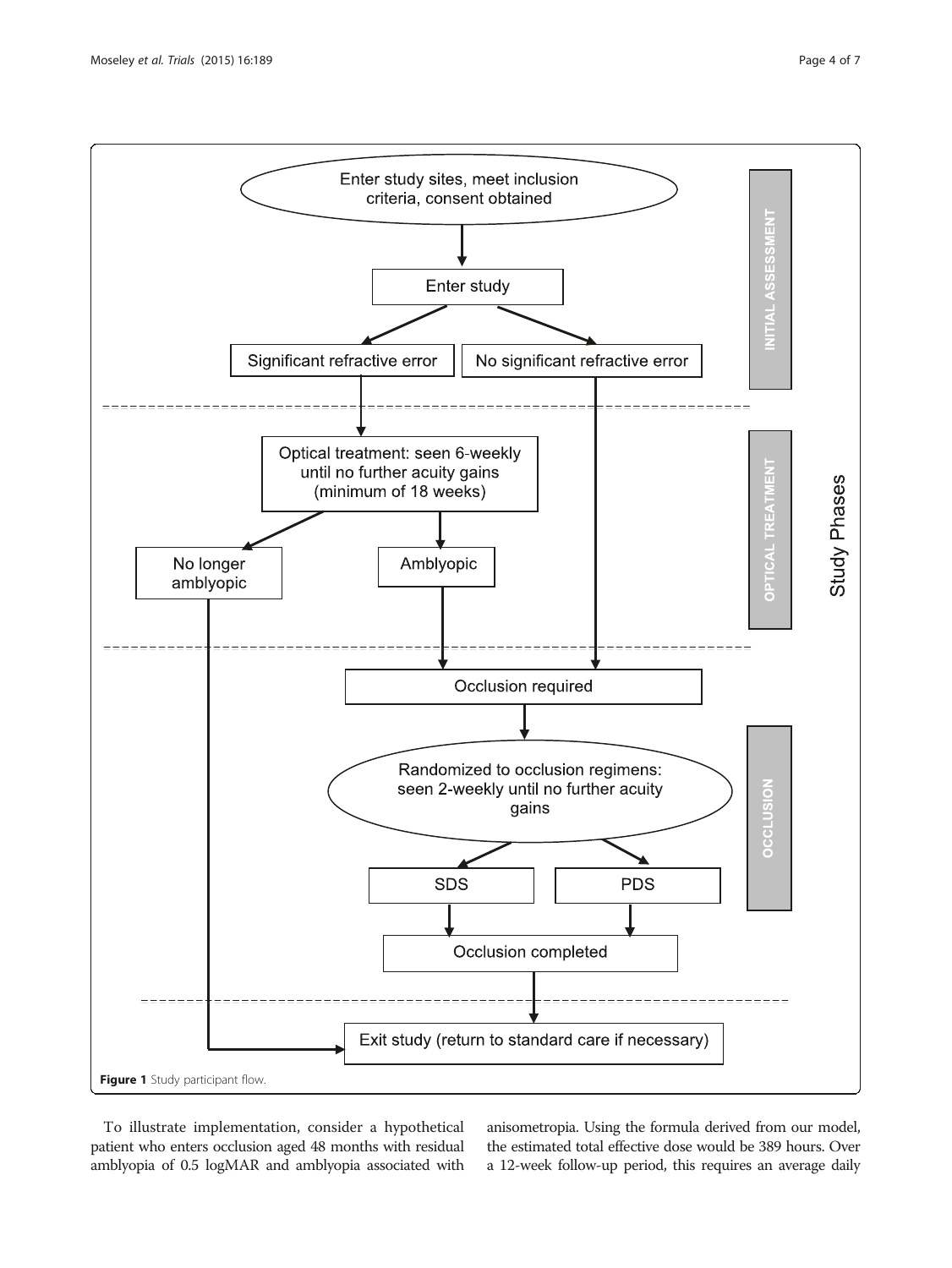dose of 4.6 hours per day, and so we initially prescribe 5 hours of occlusion a day. At a follow-up appointment 2 weeks later, the patient has only undertaken 30 hours of occlusion (rather than the prescribed 70). The patient's total effective dose reduces from 389 to 359 hours, but with only 10 weeks left of the initial follow-up period the patient must now average 5.1 hours of occlusion a day. Thus, our prescribed dose-rate increases to 5.5 hours a day.

# Recruitment sites

Potential study participants are initially identified from new patients attending orthoptic departments at Hillingdon Hospital, Hillingdon, UK and Princess Alexandra Hospital, Harlow, UK.

#### Trial phases

# Initial assessment phase

Attending patients undergo a full orthoptic and ophthalmic examination, including cycloplegic refraction. Where clinically significant refractive error is found, spectacles are prescribed (full corrections for astigmatic, anisometropic myopic and mild or moderate hypermetropic  $(+2.00 \text{ to } +5.00)$  and within 2 dioptres of the full correction for high hypermetropic errors). Clinically significant refractive error is defined as:

- ≥1.50 dioptres sphere bilateral hypermetropia,
- ≥1.50 dioptres sphere bilateral myopia,
- ≥0.75 dioptres cylinder bilateral astigmatism,
- All astigmatism in combination with hypermetropia,
- ≥1.00 dioptres sphere anisometropia.

The parents or guardians of those children meeting the study's eligibility criteria are provided with an information sheet and, subject to verbal consent, invited to attend an appointment (start of trial) with a research orthoptist (CES or LCS). They are asked to bring with them (but not to have their child previously wear) any spectacles dispensed as an outcome of the current consultation.

# Optical treatment phase

Written informed consent is sought from the parents or guardians of all potentially participating children at the outset of this phase. Except for those children not prescribed spectacles in the initial assessment phase (who progress directly to the occlusion phase), participants are instructed to wear their spectacles full time and to return for vision assessment at 6-weekly intervals from week 0 (onset of spectacle wear) until 18 weeks of optical treatment is complete (a period that allows for all significant improvement attributable to spectacle wear to have occurred [\[15](#page-6-0)]). If there is a significant improvement  $(\geq 0.1)$ logMAR) between weeks 12 and 18, the participants are

asked to wear their spectacles for further 6-week periods until significant gains have ceased. If participants have worn spectacles for refractive correction prior to study entry, the number of weeks for which spectacles were previously worn is documented; a minimum of 18 weeks (in total) wear is required before progression to the next study phase. It is anticipated that around 20 to 25% of participants will, by the end of this phase, have obtained equal eye acuity and will leave the trial at this point.

As a safeguard, should significant deterioration in acuity occur (defined as loss of more than 0.20 logMAR from any previous testing), the child will undergo a repeat cycloplegic refraction and the prescription will be changed if there is a significant difference from the initial prescription, before recommencing in this study phase. If no discrepancy is observed, in the presence of sustained deterioration in vision, the child shall be withdrawn from the trial. If a pathological cause of the vision loss is suspected, the child is referred back to the ophthalmologist at the local site for continued clinical care.

#### Occlusion phase

On entering this phase, study participants are randomly assigned (stratified by geographic site and amblyopia type) to either the personalized or standardized dosing strategy arms of the trial using an online true random number generator [[16\]](#page-6-0).

Participants will have their visual acuity recorded every 2 weeks until the trial endpoint is reached. To provide a check against the unmasked nature of the study design, visual acuity is further recorded at the end of the occlusion phase by an examiner masked to the participants' treatment arms.

# Occlusion dose monitoring

All study participants who progress to the occlusion phase have their prescribed patch wear (standardized or personalized dosing strategy) objectively monitored using an occlusion dose monitor. Briefly, this device monitors, and records electronically, episodes of patchskin contact indicative of patch wear. At the scheduled clinic visits, the occlusion dose monitor is interrogated via a PC to provide a time history of patching episodes from which daily ('dose-rate') and accumulated ('dose') occlusion can be derived. A full description of the occlusion dose monitor's construction and mode of operation has been reported elsewhere [\[9,10](#page-6-0)].

#### Endpoint determination and sample size calculation

Participants complete the trial at that point in the occlusion phase at which equal visual acuity of each eye is achieved, or if vision has stabilized (defined as three inflexions in a plot of acuity against time or remaining unchanged over three consecutive visits). All children wear occlusion for a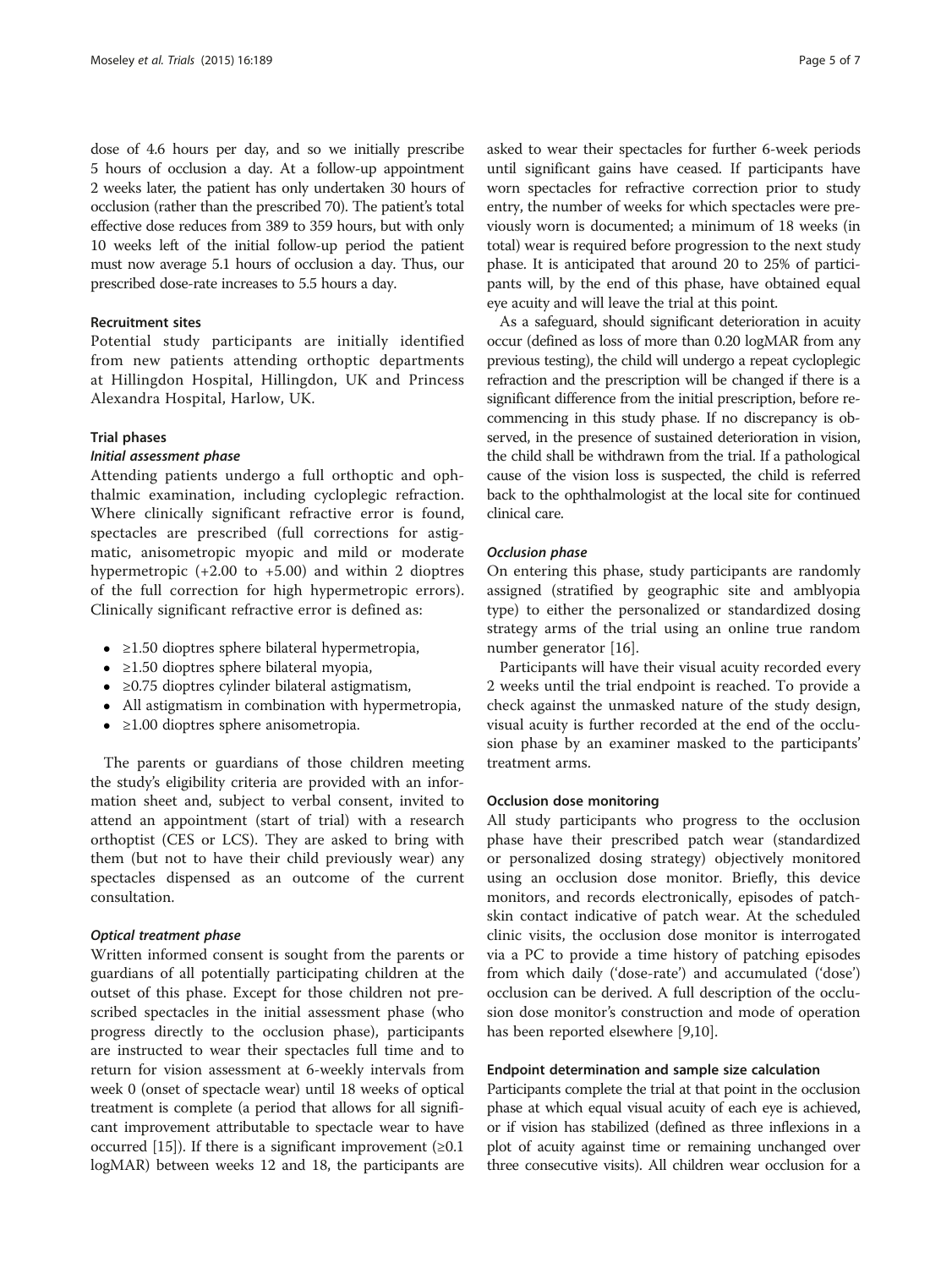minimum of 6 weeks before discontinuing if no significant gains in visual acuity are observed. A sample size of 60 in each arm at 95% power and with a type I error rate of 0.05 corresponds to a Cohen's d statistic of 0.605. The logtransformed time to best visual acuity across MOTAS [\[11](#page-6-0)] and ROTAS [[12](#page-6-0)] was approximately normally distributed and had a mean (standard deviation) of 4.0133 (0.801). We could therefore expect to detect a difference of around 21 days in mean time to best visual acuity in our two groups.

#### Outcomes and analyses

#### Primary outcome and its measurement

The primary outcome variable is logMAR visual acuity assessed on one or more of the following test charts: crowded logMAR, uncrowded logMAR, or modified ETDRS.

The crowded and uncrowded logMAR charts are viewed at a test distance of 3 m and comprise six letters, X V O H U Y, which were selected for their approximately equal legibility. There are four letters on each line, which provide a constant visual demand at each level of acuity. Each letter correctly read can be scored by interpolation as 0.025 logMAR with an acuity range of 0.800 to −0.300 logMAR (6/38 to 6/3), which can be extended to 1.4 to −0.300 logMAR by employing a log increment step reduction in viewing distance. Letter spacing is equal to 0.5 letter diameters. In the crowded chart, a black printed rectangle surrounds each row of letters at 0.5 letter diameters distance and of equivalent width to the letter height.

The modified ETDRS chart is viewed at a test distance of 4 m, giving an acuity range of 1.00 to −0.30 logMAR (6/60 to 6/3). This test range can be extended to 1.60 logMAR by reducing the viewing distance in log incremental steps. Each line comprises five letters and is scored on a letter-by-letter basis, providing interpolated acuity values of 0.02 logMAR resolution.

The chart used depends on the reading ability of the child and is generally age-dependent. The visual acuity test used in the initial assessment phase will be used throughout the trial period; however, if a child is judged able to progress to a more difficult test, this test will additionally be employed for the remainder of the trial. Visual acuity of the amblyopic eye is always recorded first; the rationale being that amblyopic eye visual acuity is the principal outcome variable and the visual acuity of this eye should be tested when the child is maximally alert and free of fatigue.

#### Analyses

The primary study objective of comparing time to best visual acuity between the two treatment groups, along with the secondary objective of comparing compliance, will be analyzed via standard  $t$  tests (to compare length of time and compliance) and Levene's test (to compare variance in time). Suitable nonparametric alternatives will be used should concerns arise regarding the necessary distributional assumptions for these methods. The secondary objective to determine the relationship between changes in visual acuity and dose, amblyopia type, and age, will be investigated using standard regression modelling approaches.

#### Ethical approval and conduct

Ethical approval for the trial was granted by The National Research Ethics Service Committee London, Bloomsbury, protocol No. PB-PG-0808-16087.

#### **Discussion**

The trial protocol described herein aims to compare two means of prescribing occlusion therapy for childhood amblyopia. One trial arm (standardized dosing strategy) is considered representative of current best practice in the UK, the other (personalized dosing strategy), a regimen with an empirical basis formulated using a statistical modelling approach of documented patient response data. To the best of our knowledge, the personalized dosing strategy is an entirely novel approach to undertaking occlusion therapy, with a significant potential benefit of a reduction in the amount of treatment needed. This advantage goes beyond any anticipated economic benefit and bears directly on the unpleasantness of occlusion for children and the corresponding difficulty parents have in achieving compliance (objective estimates of occlusion received are less than half those prescribed [[17](#page-6-0)]). Hence, the personalized dosing strategy is underpinned by the notion of a total effective dose: a prescription of occlusion that is sufficient and not excessive and is informed on a prospective basis by an individual's compliance (actual dose received).

It is necessary to emphasize that the implementation of a personalized dosing strategy (either that developed for the present trial or future modifications of it) is entirely dependent on the use of occlusion dose monitoring. This important advance has hitherto been entirely confined to use within formalized research studies and is not used routinely in clinical practice despite the seemingly obvious advantages it brings in providing feedback to clinicians and parents. A demonstration of the superiority of the personalized dosing strategy approach would undoubtedly provide an incentive for its take-up in the clinic.

#### Trial status

Participant enrolment commenced in October 2013 and the trial is scheduled to complete by December 2015.

#### Abbreviations

logMAR: logarithm of the Minimum Angle of Resolution; RODS: Randomized Occlusion Dosing Strategies.